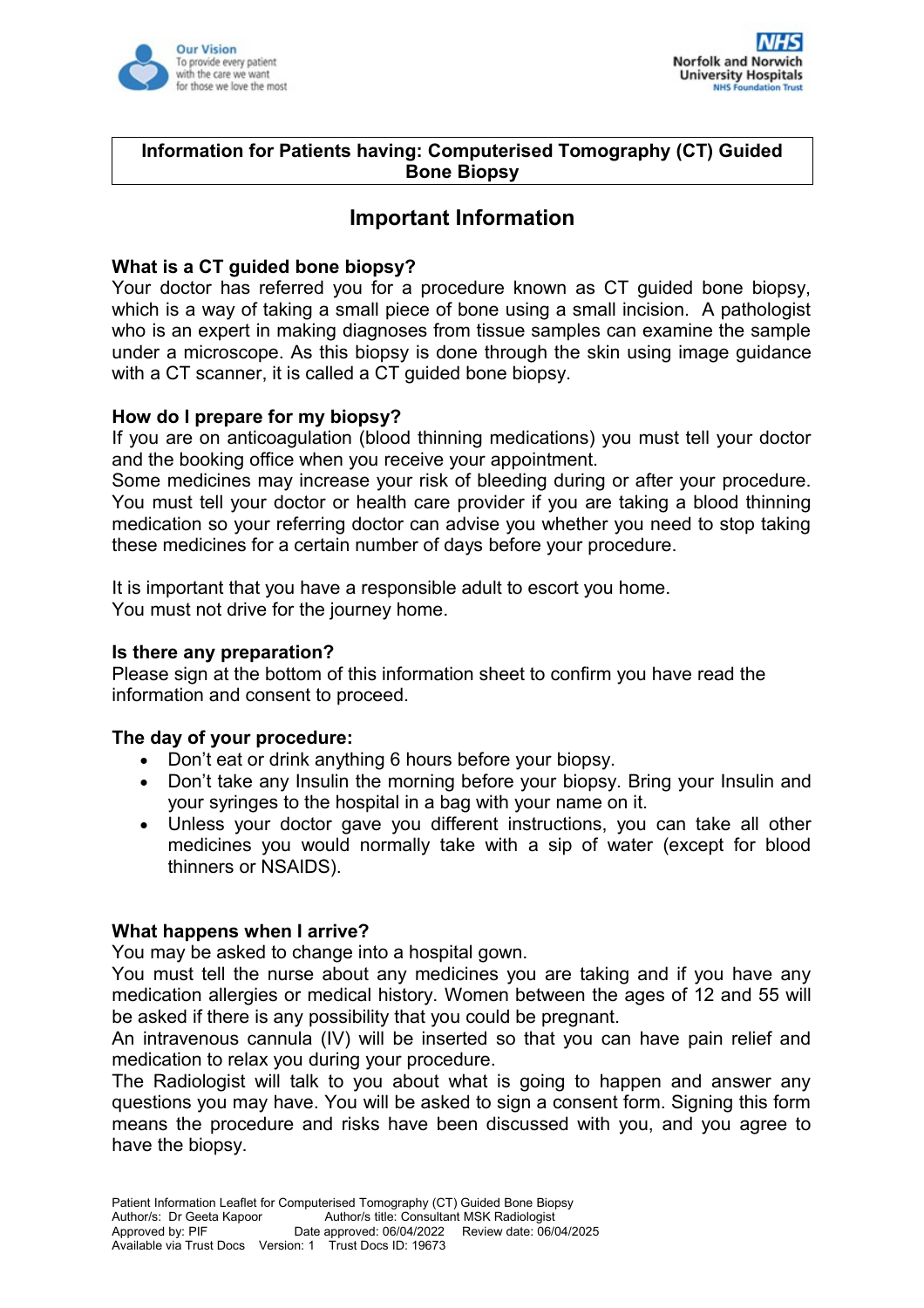# **What can I expect during the procedure?**

The Radiologist will talk to you about exactly what is going to happen.

Your procedure may be performed under general anaesthetic or sedation (the anaesthetist will discuss this with you).

You will be positioned on the examination table. The radiologist will locate the lesion using CT guidance. The skin is cleansed with antiseptic solution and a local anaesthetic is injected into the area. Initially you may feel stinging but you should not feel any sharp pain after it takes effect; however you may still feel touch and pressure sensation, related to the procedure.

The radiologist will insert the biopsy needle and take a sample of bone.

Multiple samples may be taken through the single incision in order to maximize the chances of a definite tissue diagnosis to be made.

After the biopsy needle is removed, the radiologist may apply pressure on the biopsy site to ensure any bleeding has stopped and a sterile dressing will be applied.

# **What are the benefits of having this biopsy?**

This procedure will mean a tissue diagnosis can be made in order to direct any treatment you may need. The biopsy also avoids having an operation to obtain a tissue sample.

## **Are there any possible risks?**

- The CT used is associated with a small amount of radiation, usually equivalent to that which we all receive from the atmosphere over a period of days to years.
- During the day of the procedure, patients usually feel quite comfortable because of the local anaesthetic that is injected into the area, although there may be some discomfort later on.
- Although there is a small theoretical risk of infection, the procedure is done with a sterile technique and the risks are very minimal. If your biopsy site becomes swollen, hot or if there is any discharge, prompt review by a physician to exclude infection or for antibiotics is recommended.
- There is a slight risk of bleeding, but only a tiny skin incision is made and the needle used to take the biopsy will be fine. The radiologist performing the procedure will ensure that any bleeding after the biopsy has stopped by applying pressure to the biopsy site. If you are on anticoagulants (medication to thin the blood) this risk is slightly raised.
- If the bleeding were to continue, rarely you might need a blood transfusion. Very, very rarely an operation or another radiological procedure may be required to stop the bleeding.
- Unfortunately occasionally despite taking every possible care, the pathologist may not be able to make a definitive diagnosis from the tissue samples obtained. If this happens, your doctor will discuss with you if you need another biopsy performed at a later date.

## **How long will it take?**

The procedure may take between 30 to 60 minutes.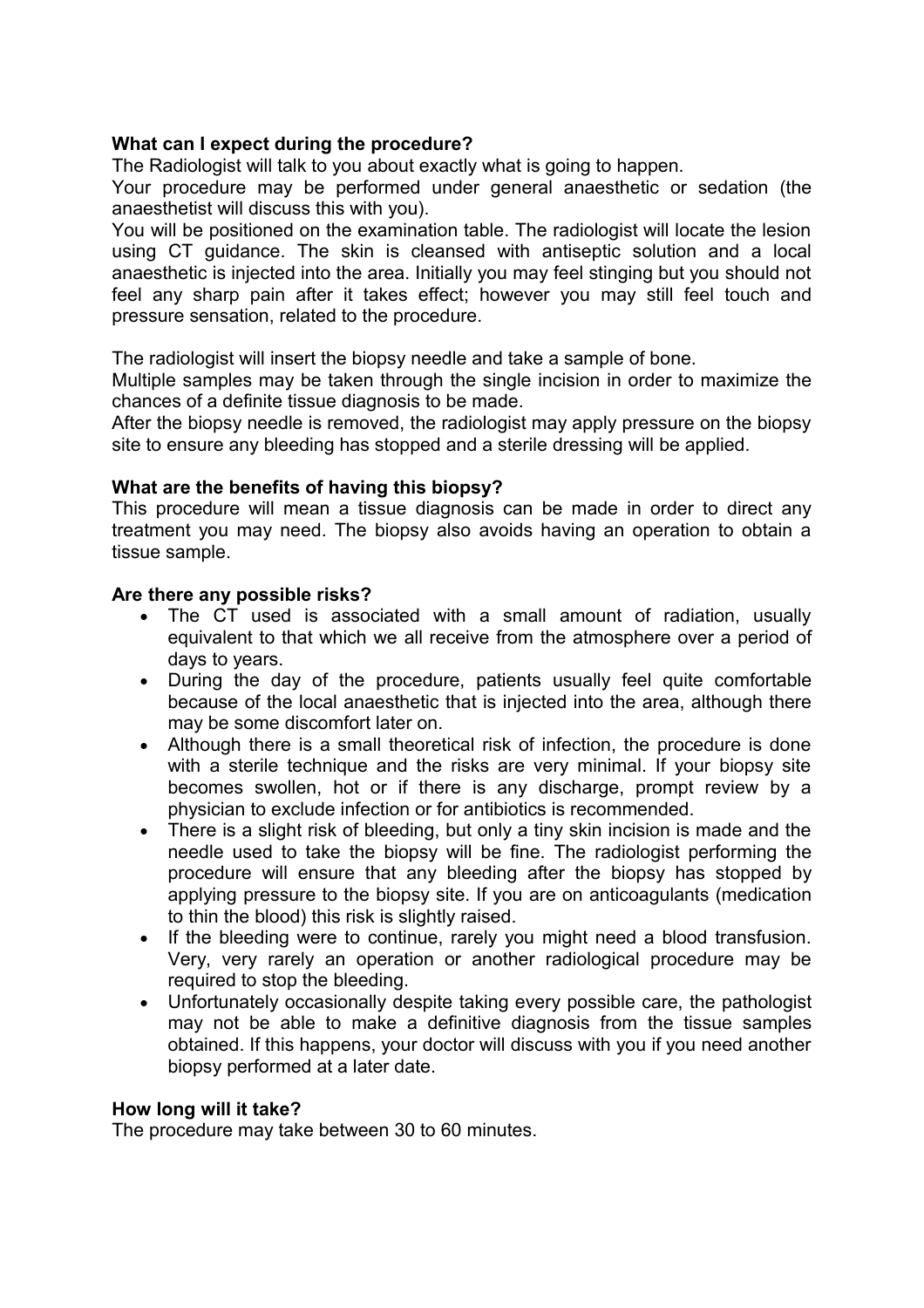



#### **What can I expect afterwards?**

- You will be able to go home after the procedure.
- There may be some bruising where the procedure was done for a few days.
- You may experience swelling and discomfort in the biopsy site. You can manage this pain with over-the-counter medicines, such as  $T$ vlenol $\Box$ .

#### **What do I do after the procedure?**

- It is recommended that you rest for the remainder of the day. Do not rush back to doing strenuous activities, build up your activity levels slowly.
- We advise you not to drive for 24 hours (please arrange transport home or someone to accompany you to the hospital so they can drive you back after the procedure).
- Keep the bandage on the wound and keep the wound dry for 24 hours.
- Do not get the wound wet for 24 hours. Do not take a bath, swim or use a hot tub. After 24 hours, you can remove the bandage.

#### **When will I get the results?**

The biopsy samples are sent off to the laboratory, and it takes a few days for the pathologist to do all the necessary tests on the samples. The test results will be forwarded to your doctor who referred you for this test, usually within two weeks.

#### **Are there any alternatives?**

You should discuss alternative options with your referring doctor.

#### **Finally**

Some of your questions should have been answered by this letter, but remember that this is only a starting point for discussion about your treatment with your referring doctor looking after you.

## **Patient:**

I have read the information above

Signed:…………………....... Print Name:………………..…… Date:………………..

#### **Access to Radiology**

| How to find us: | East Outpatients entrance and follow the signs to Level 2 Radiology. |
|-----------------|----------------------------------------------------------------------|
|                 | You can find more information at: www.nnuh.nhs.uk                    |
| Hospital        | To enquire about hospital transport telephone 0333 240 4100          |
| transport:      |                                                                      |
|                 |                                                                      |